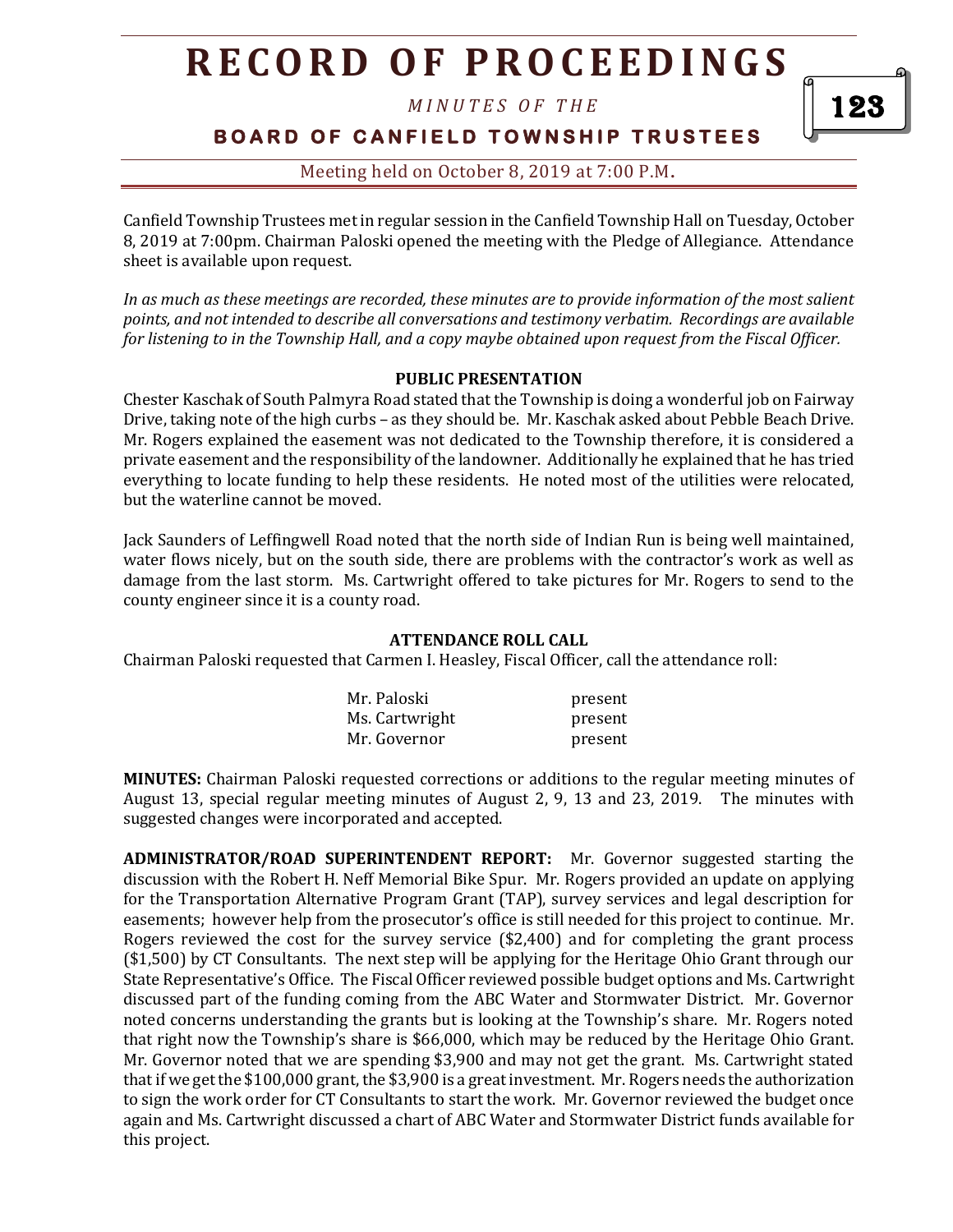*M I N U T E S O F T H E* 

**BOARD OF CANFIELD TOWNSHIP TRUSTEES** 

124

Meeting held on October 8, 2019 at 7:00 P.M**.**

Mr. Governor reviewed the Indian Run project and understanding where the installation of the pipe is going for maintaining this area, but all the cattails must come out because that is the only way this area will dry out.

Mr. Rogers reported that ABC Water and Stormwater District awarded the contract for the hydraulic study of the Indian Run Creek and Watershed to CT Consultants as best qualified bidder. He explained the process to report data to the State of Ohio and once the State approves the plan, the District will be able to apply for grants for stream restoration. Mr. Rogers was able to negotiate with Boardman Township to cover 25% of the cost of the study, since they are on the receiving end of both the main Indian Run Creek plus the Indian Run tributaries. A very lengthy discussion over availability of funds to cover 2019 projects and paying the Township back for advanced funds took place. At this time, the funds are limited but all 2019 projects should be completed by end of year. Ms. Cartwright will meet with Boardman Township to review final numbers, hoping it will permit the first payback to Canfield Township of \$50,000 this year. The Board reviewed the Motion to request funds from ABC Water and Stormwater District. Ms. Cartwright prefers to request funds separately by project.

Mr. Rogers reported on the Electronics Drive, noting that the Canfield Wresting Team handled 15,452lbs of recycled televisions and 14,160lbs in other electronics in the four-hour period. The Township will receive a grant for \$9,557 through the GreenTeam for the recycling of the televisions of which the Township spent \$6,292. Mr. Governor thanked Mr. Rogers for the work he put into this event. Next year, as a pilot program, the GreenTeam will handle the Electronics Drive at the Canfield Fairgrounds in the Government Building charging for TVs by the pound instead of by the inch.

Mr. Rogers reported on the Fairway Drive Emergency Project noting that the installation of the curb and driveways on Fairway Drive and the curb and gutter on Pheasant Run are complete.

Ms. Cartwright questioned the Leaf Recycling Pick-up Program schedule stating it was starting a week The Board agreed to delay the start of the program by one week. Mr. Paloski moved to accept the administrator/road superintendent, public works and zoning reports as presented.

**FISCAL OFFICER'S REPORT:** Chairman Paloski called on the Fiscal Officer Carmen I. Heasley to present the financials. The Fiscal Officer reviewed warrants, electronic payments, blanket certificates and purchase orders.

The Fiscal Officer provided the motion for the street lighting districts she will submit to the county auditor for the 2020 collection. She noted that the Recycling Fund appropriation side was budgeted for \$1,200; however, she received an invoice from the Electronics Recycler for \$6,292.00 for the TVs. The fund needs adjusted by at least that amount. She will need to request another certificate from the auditor to make payment. The Fiscal Officer discussed the Agency Fund, noting that this fund is not part of the budgeting process, but plans to include to the auditor to cover all bases. The contractor has not contacted the office for demo permits for Summit Plaza, although the information was provided to and discussed with the prosecutor's office.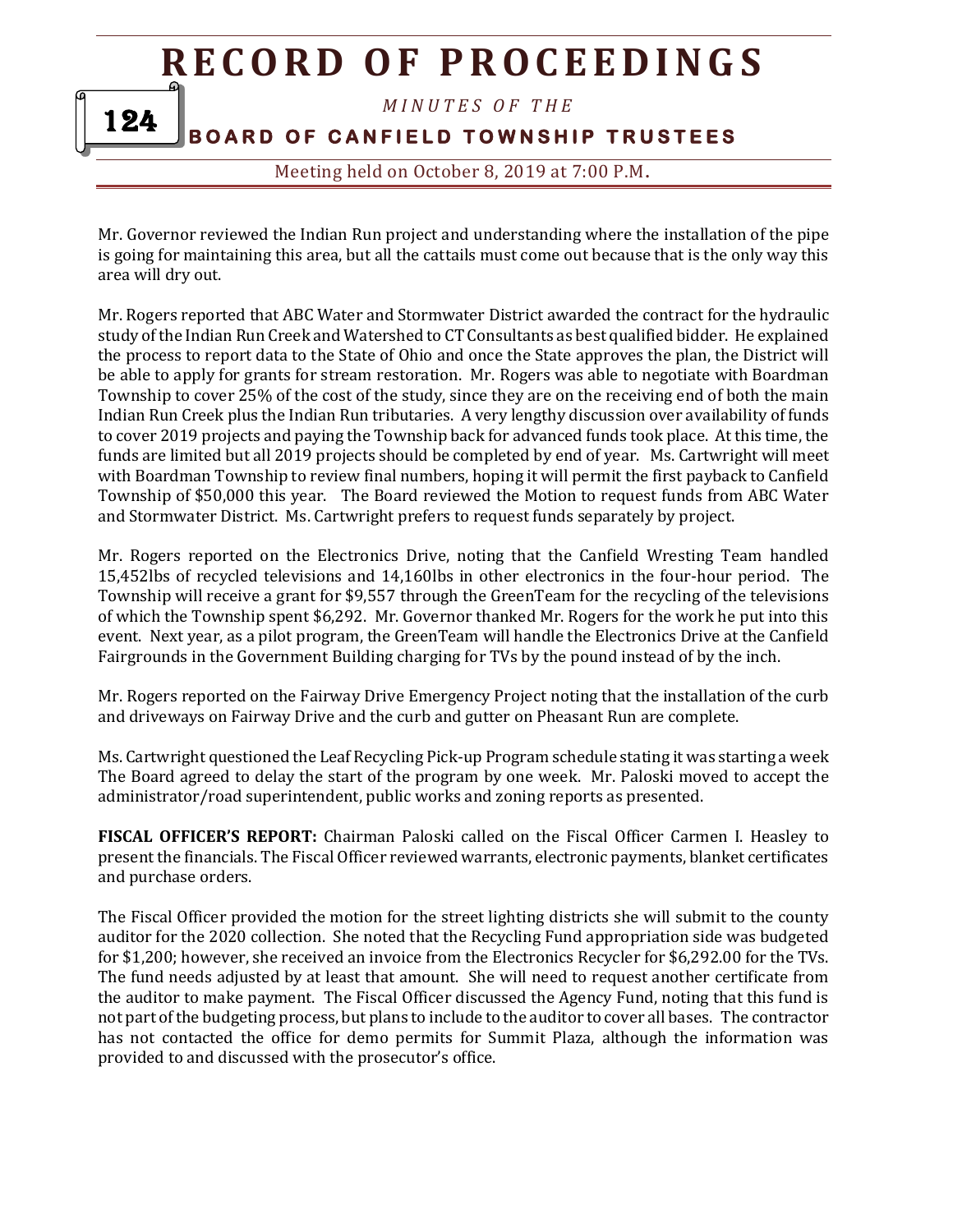*M I N U T E S O F T H E* 

**BOARD OF CANFIELD TOWNSHIP TRUSTEES** 

Meeting held on October 8, 2019 at 7:00 P.M**.**

The Fiscal Officer provided a map of where the streetlights will be on Legacy Drive, noting that the hearing for the lighting district will be advertised for the next meeting. The Board discussed the installation of lights along the boulevard. Mr. Rogers will call the developer concerning the boulevard lights and report to the Board.

Mr. Paloski noted that the Fiscal Officer and he met with a representative of Farmers National Bank after she received a phishing attempt to gain banking information, however she did not click on the link instead she contacted Farmers. "Positive Pay and ACH Protection" programs, a line of protection, provided by Farmers Bank to help defend against fraud attempts is available to the Township at a monthly service fee of \$30. The Board received copies of the agreement and motion prior to the meeting for review. To offset the cost, Farmers agreed to increase the Money Market rate to 2% from 1%. Mr. Paloski moved to accept the Fiscal Officers report as presented.

#### **OLD BUSINESS RESOLUTION 2019-10-08-158 Indian Run Detention Maintenance**

Ms. Cartwright moved to approve Craig Susany, Inc. to install 56 feet of 36-inch reinforced concrete pipe at the Indian Run detention area and to complete the basin cleanup at a cost not to exceed \$15,000.00 to complete the cleanup work in the basin area with the funds coming from the ABC Water and Storm Water District. Mr. Governor seconded the Motion. Discussion: Ms. Cartwright noted that the 36" pipe would create a bridge on the east end of the detention area allowing future maintenance by the Public Works Department. Roll Call: Mr. Paloski, yes; Ms. Cartwright, yes; Mr. Governor, yes. Motion carried 3 to 0.

#### **RESOLUTION 2019-10-08-159 Indian Run Detention Upgrade Assistance**

Mr. Paloski moved to request financial assistance from the ABC Water and Storm Water District for the funds to complete the Indian Run Detention area upgrade at a cost not exceed \$15,000.00. Mr. Governor seconded the Motion. Discussion: Ms. Cartwright suggested creating one letter listing all projects to include a total of all projects. Mr. Rogers noted that he prefers a separate letters for each to make it easier for filing and locating information for audit and the Fiscal Officer agreed. Ms. Cartwright suggested Mrs. Williams start on this for him now and look through all Trustees minutes. Roll Call: Mr. Paloski, yes; Ms. Cartwright, yes; Mr. Governor, yes. Motion carried 3 to 0.

#### **RESOLUTION 2019-10-08-160 Driveway Replacement ~ Catawba Drive**

Ms. Cartwright moved to approve Foust Construction Inc. to replace the driveway approach at 6345 Catawba as part of the storm sewer replacement at a cost not to exceed \$1,400.00 with the fund coming from the ABC Water and Stormwater District. Mr. Paloski seconded the Motion. Discussion: The Fiscal Officer asked if the funds are coming to the Township. Mr. Rogers stated, "Yes". She explained that a purchase order must exist before the work starts. Roll Call: Mr. Paloski, yes; Ms. Cartwright, yes; Mr. Governor, yes. Motion carried 3 to 0.

125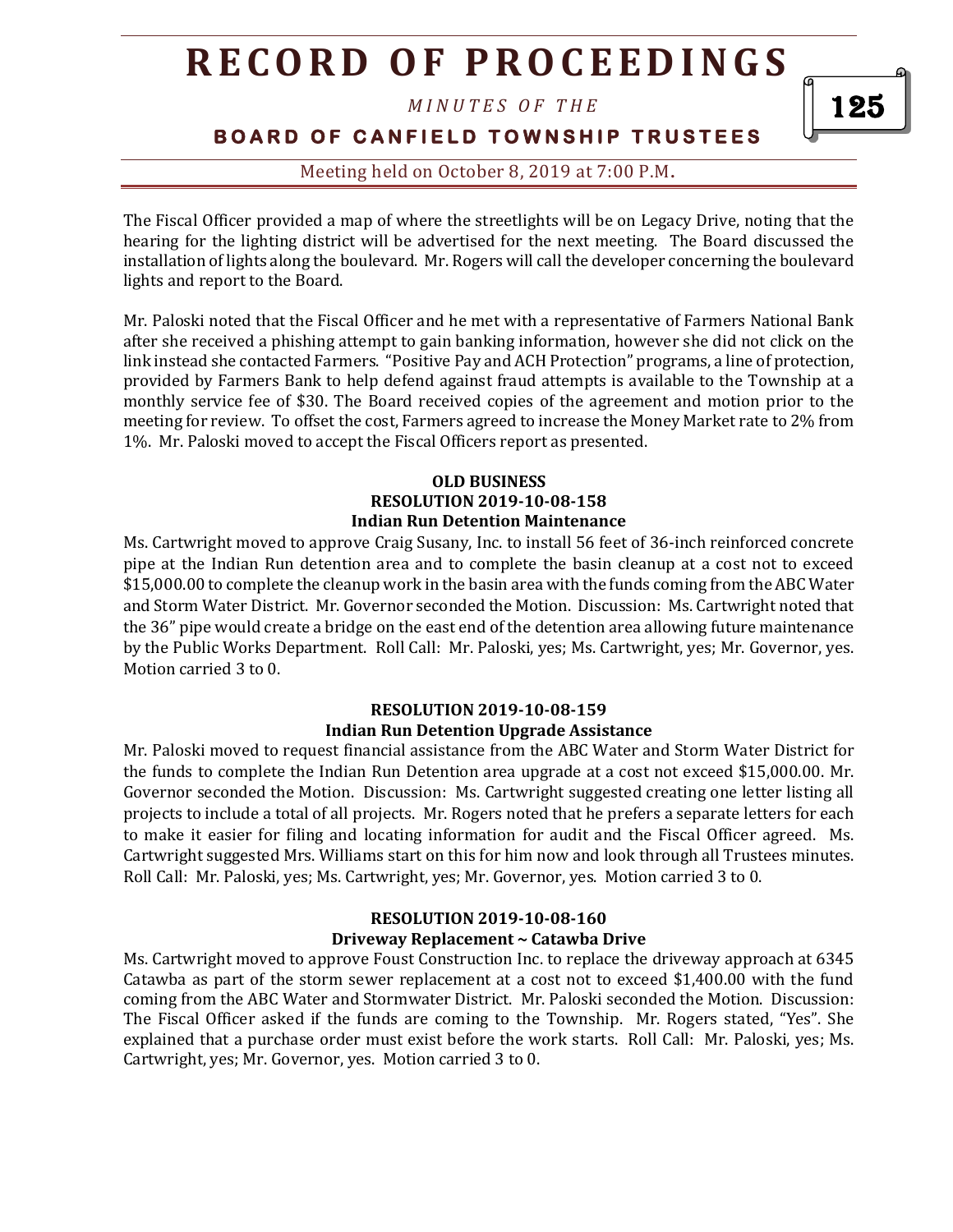*M I N U T E S O F T H E* 

### **BOARD OF CANFIELD TOWNSHIP TRUSTEES**

126

Meeting held on October 8, 2019 at 7:00 P.M**.**

#### **RESOLUTION 2019-10-08-161**

#### **Survey & TAP Grant for Robert H. Neff Memorial Bike Trail Spur**

Ms. Cartwright moved to approve \$2,400 for a legal survey description for an easement for the proposed Robert H. Neff Memorial bike trail spur and \$1,500 for CT Consultants to write the TAP (Transportation Alternatives Program) Grant to help with bridging the gap for the cost of this trail. A total of \$3,900 will come from the General Fund and Open Space Fund. Mr. Paloski seconded the Motion. Roll Call: Mr. Paloski, yes; Ms. Cartwright, yes; Mr. Governor, yes. Motion carried 3 to 0.

#### **NEW BUSINESS RESOLUTION 2019-10-08-162 Trick-or-Treat / Halloween Hours**

Mr. Governor moved to approve Halloween Trick-or-Treat hours from 5:30pm to 7:30pm, Thursday, October 31, 2019 in conjunction with the City of Canfield and Austintown Township. Mr. Paloski seconded the Motion. Roll Call: Mr. Paloski, yes; Ms. Cartwright, yes; Mr. Governor, yes. Motion carried 3 to 0.

#### **RESOLUTION 2019-10-08-163 2019 Leaf Pick-up Program**

Ms. Cartwright moved to approve the Public Works Department to conduct the 2019 Leaf Recycling Pick-up Program. The Township will use the same quadrant system as in years past using state route 224 and state route 46 to divide the quadrants. The collection dates for this year will be as follows:

> NW and NE quadrants Tuesdays Oct 22, Oct 29, Nov 5, Nov 12 Nov 19 and Nov 26; SE and SW quadrants Thursdays Oct 24, Oct 31, Nov 7, Nov 14, Nov 21 and Wednesday, Nov 27.

Township residents wishing to participate may receive their first (5) leaf bags free with a valid driver's license and additional bags may be purchased for \$2.00 per five-pack picked up during Township office hours between 8am to 4pm. Mr. Governor seconded the Motion. Roll Call: Mr. Paloski, yes; Ms. Cartwright, yes; Mr. Governor, yes. Motion carried 3 to 0.

#### **RESOLUTION 2019-10-08-164 Cutting Edges**

Mr. Paloski moved to approve the purchase of 10 (ten) cutting edges for the plow trucks from Custom Metal Works of Austintown at a cost not to exceed \$1,780.00. Mr. Governor seconded the Motion. Roll Call: Mr. Paloski, yes; Ms. Cartwright, yes; Mr. Governor, yes. Motion carried 3 to 0.

#### **RESOLUTION 2019-10-08-165 Repairs to Truck 206**

Mr. Paloski moved to approve Cerni Motors Sales, Inc. to perform the following repairs to truck 206: rear brakes, shoes and drums, the air tank and assembly collection, along with the cable tank surge assembly at a cost not to exceed \$2,000.00. Mr. Governor seconded the Motion. Roll Call: Mr. Paloski, yes; Ms. Cartwright, yes; Mr. Governor, yes. Motion carried 3 to 0.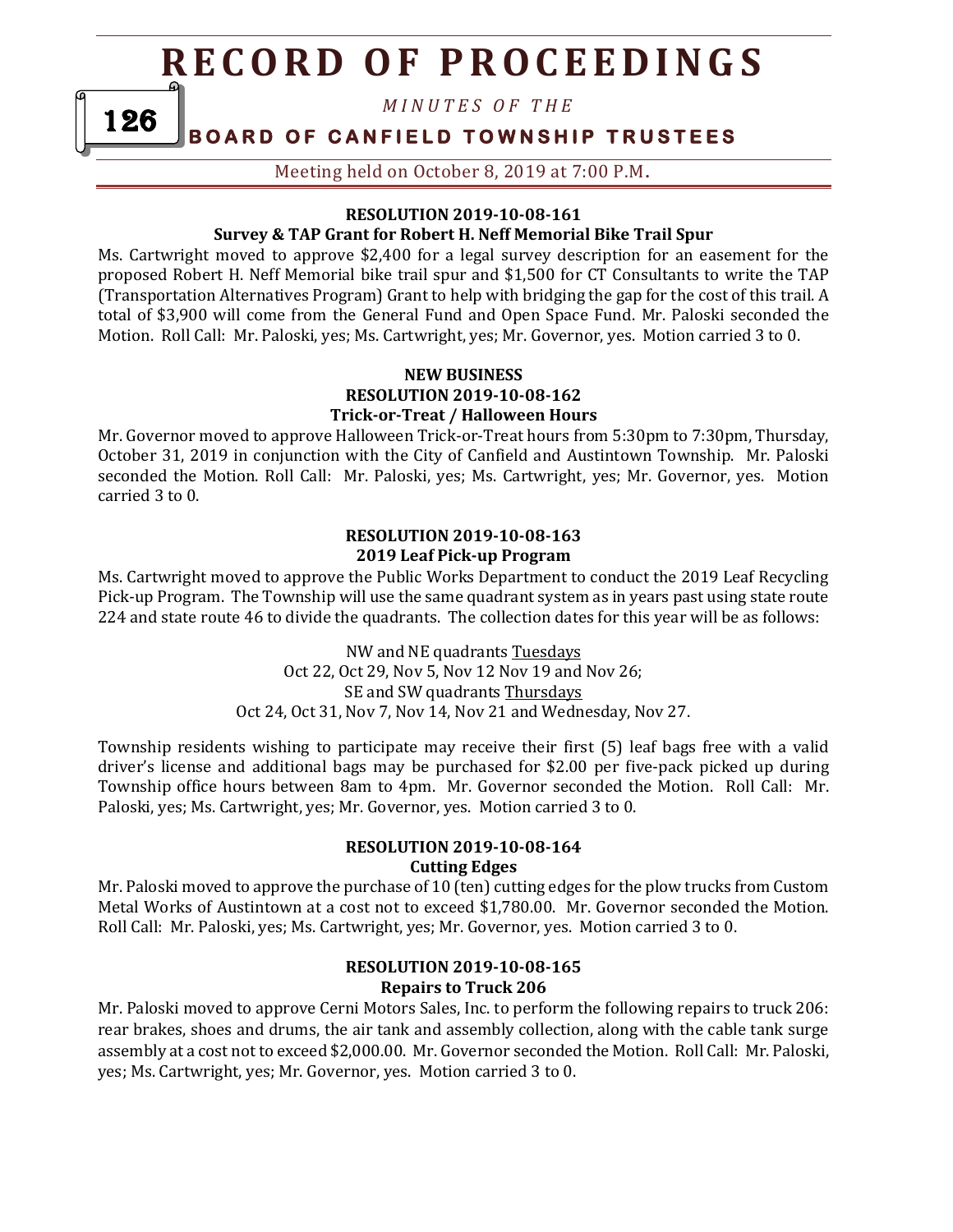*M I N U T E S O F T H E* 

### **BOARD OF CANFIELD TOWNSHIP TRUSTEES**

Meeting held on October 8, 2019 at 7:00 P.M**.**

#### **RESOLUTION 2019-10-08-166 Farmers National Bank Fraud Protection Program**

Ms. Cartwright moved to approve Canfield Township entering into the Master Treasury Service Agreement, Master Standard Check Positive Pay Agreement and Master Treasury Service Agreement for ACH and Debit Blocker Filter Fraud Protection Program with Farmers National Bank to protect the Township's bank account against any online fraud attempts. The monthly fee for this service is \$30.00. Mr. Paloski seconded the Motion. Discussion: The Fiscal Officer explained that Farmers will attempt to contact her at 8am and again at 9am if a problem arises. If the bank is unable to reach the Fiscal Officer, the bank will call into the office to speak with Mrs. Williams by 10am. The Fiscal Officer will be provided a payment run the day before payments are mailed to Mrs. Williams. She will advise the bank if the payment is on or not on the list. Roll Call: Mr. Paloski, yes; Ms. Cartwright, yes; Mr. Governor, yes. Motion carried 3 to 0.

#### **RESOLUTION 2019-10-08-167**

#### **Backup to Fiscal Officer for Positive Pay Program**

Ms. Cartwright moved to approve the Trustees' Administrative Assistant Cindy Williams to serve as the back-up contact to the Fiscal Officer for Farmers National Bank regarding the Positive Pay Program. Mr. Paloski seconded the Motion. Roll Call: Mr. Paloski, yes; Ms. Cartwright, yes; Mr. Governor, yes. Motion carried 3 to 0.

#### **RESOLUTION 2019-10-08-168 Warrants & Electronic Payments**

Mr. Paloski moved to approve Warrants #13509 thru #13568, electronic payments 373-2019 thru 414-2019 for a grand total of \$95,021.66 as general & payroll obligations of the Township. Mr. Governor seconded the Motion. Roll Call: Mr. Paloski, yes; Ms. Cartwright, yes; Mr. Governor, yes. Motion carried 3 to 0.

#### **RESOLUTION 2019-10-08-169 Blanket Certificates & Purchase Orders**

Ms. Cartwright moved to approve Super Blanket Certificates BC 35-2019 thru BC 41-2019, Purchase Orders PO 42-2019 and PO 43-2019 for a total of \$100,098.00. Mr. Paloski seconded the Motion. Roll Call: Mr. Paloski, yes; Ms. Cartwright, yes; Mr. Governor, yes. Motion carried 3 to 0.

#### **RESOLUTION 2019-10-08-170**

### **Canfield Township Street Lighting Tax Assessment for year 2018 - 2019**

After due consideration of the costs incurred to date and the projected future costs of furnishing and maintaining the lights and related costs of the Canfield Township Lighting Districts:

NOW THEREFORE; the Canfield Board of Township Trustees does hereby resolve; that the special assessment for tax year 2018-2019, in an equal amount general against each parcel in each special lighting district, shall be in aggregate amounts determined by the Fiscal Officer and provided to the Mahoning County Auditor's Office for Special Assessment.

Mr. Paloski moved to accept the Special Street Lighting Tax Assessments incorporating all street lighting districts, which includes 1241 lots for a total of \$65,277.00 collected in tax year 2020. Mr. Governor seconded the Motion. Roll Call: Mr. Paloski, yes; Ms. Cartwright, yes; Mr. Governor, yes. Motion carried 3 to 0.

127